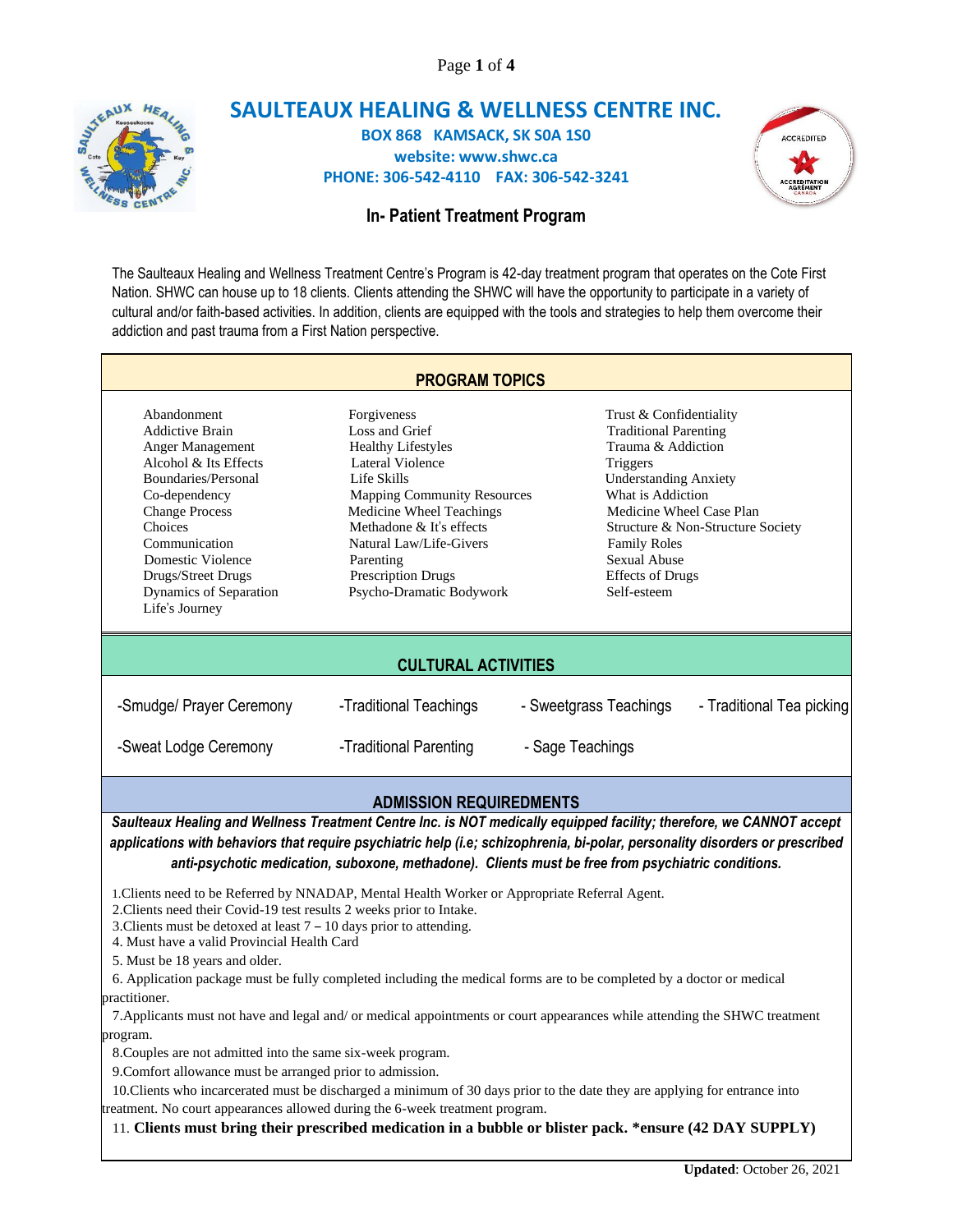Page **2** of **4**

## **RECOMMENDATIONS**

- 1. Be prepared to follow a structured environment
- 2. The 1st week of treatment is BLACK-OUT-WEEK.
- 3. Bring appropriate clothes that is reflective of the season (see the Rules & Regulations).
- 4. Arrange for comfort allowance prior to attending the SHWC treatment program.
- 5. PROGRAMMING ATTENDANCE IS MANDATORY NO EXCEPTIONS.
- 6. Participation is expected every day for six weeks.
- 7. Treatment is not a holiday it is YOUR workday.
- 8. All medical and dental appointments should be taken care of prior to attending treatment.

#### **PROGRAM DATES:** *\*COVID-19 VACCINE AND TEST RESULTS ARE TO BE INCLUDED WITH MEDICAL\**

**INTAKE 042** February 28 – April 8, 2022 Deadline: Feb 14/ 2022 **INTAKE 043** April 18 – May 27, 2022 Deadline: Apr 4/ 2022 **INTAKE 044** June 6 – July 15, 2022 Deadline: May 23/ 2022 **INTAKE 045** August 15 – September 23, 2022 Deadline: Aug 1/2022 **INTAKE 046** October 3 – November 10, 2022 Deadline: Sep 19/2022

**\*\*\*Clients and personal belongings will be thoroughly checked upon arrival and checked upon departure\*\*\***

#### **\* ALL APPLICATIONS MUST BE IN TEN DAYS PROIOR TO INTAKE\***

Applications/ Referral agents who have submitted applications, should not assume automatic acceptance into the program.

Once these positions are filled, a wait list is started. As cancellations occur, we will be drawing from the wait list. Only completed packages will be placed on the wait list.

Applicants / Referrals agents must inform our Intake/Reception as to arrival of clients.

**All medications must be clearly identified. If they are not clearly identified, the medication will not be administered.** 

**Medical and dental problems must be taken care of prior to admission.** 

Washer and dryers available for use.

**Visiting Hours;** (1:00pm – 4:00pm) starting 2nd Saturday of admission.

**Calling** MONDAY, WEDNESDAY & FRIDAYS **after** BLACKOUT WEEK.

HOURS of outgoing calls: 4:00pm- 9:00pm (*subject to change*)

# **REFERRAL PROCEDURE**

- $\triangleright$  Clients names will not be out on an intake list until the completed forms are in our possession
- ➢ COVID-19 VACCINE CARD AND TEST RESULTS ARE REQUIRED WITH MEDICAL
- ➢ \*Medical Forms are MANDATORY; we do not admit anyone without a medical
- $\triangleright$  A formal list of ALL past convictions in writing, attach the probation order, conditions and state the court date.
- $\triangleright$  If a mental health assessment has been done for the client, please include.
- $\triangleright$  The next available intake date will be assigned, upon approval from Director/ Intake committee.
- $\triangleright$  A confirmation letter and copy of attendance contract will be sent to you upon accepted into the program.
- ➢ Clients with children IN CARE Please -attach: Child(s) Protection Worker's name and Agency's contact information.
- ➢ Childcare is arranged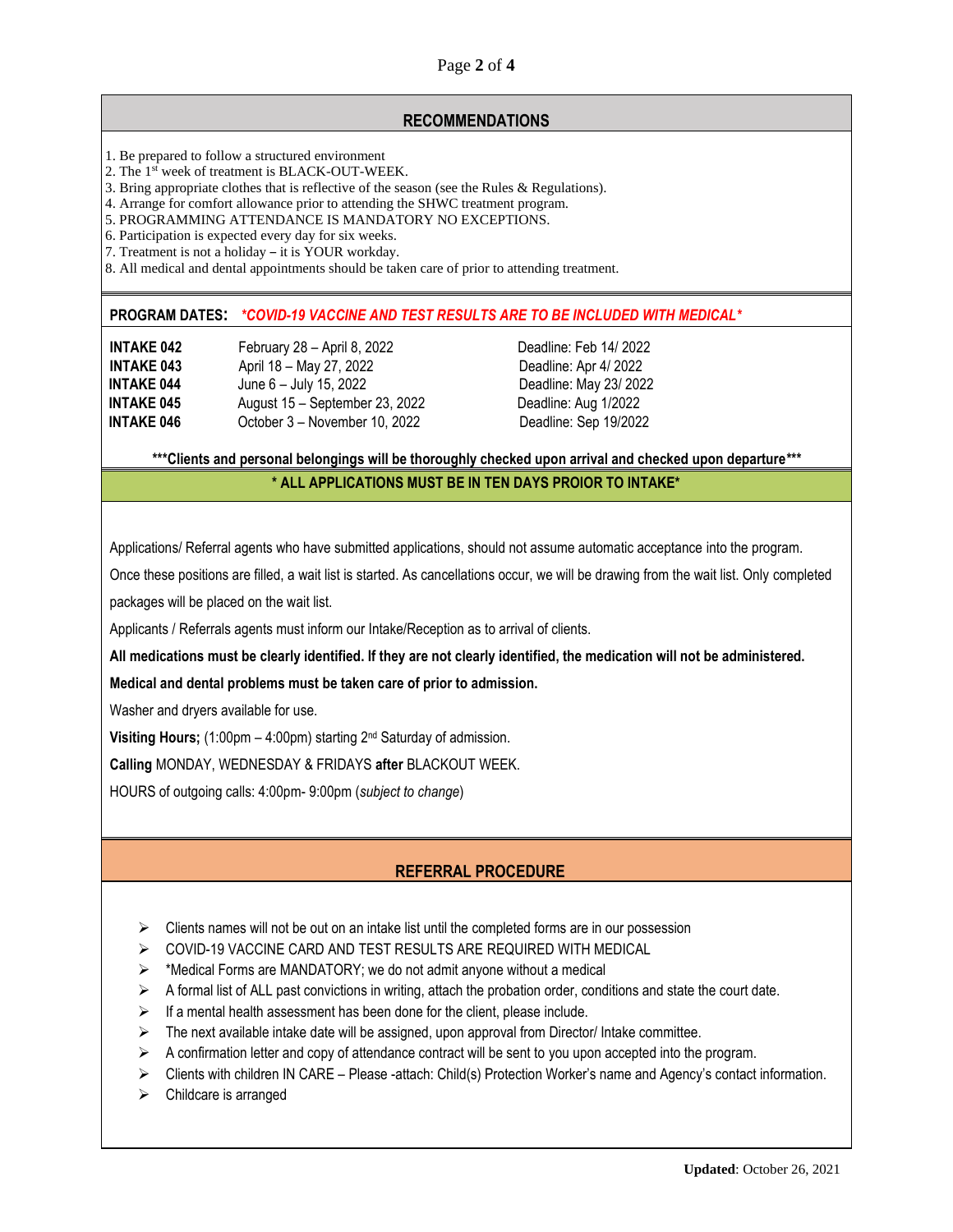### Page **3** of **4**

## **CLIENT INFORMATION CHECKLIST**

- □ Comb/brush
- □ Shampoo/ Conditioner
- □ Suitable Clothing
- □ Proper Apparel if attending Sweat lodge's shorts(male) -skirts(females)
- **Prescribed Medication (bubble packed)**
- □ Toothpaste/ Brush
- □ Feminine Hygiene Products
- □ Sleep wear
- □ Running Shoes

IF YOU SMOKE, PLEASE, BRING ENOUGH CIGARETTES FOR THE 6 WEEKS

#### **WHAT NOT TO BRING**

- Cell phones
- **Cameras**
- **Laptops**
- iPod
- mood altering drugs
- non-prescribed
- Perfume/ Cologne
- **■** Inappropriate clothing (tank tops, sleeveless tops, skin-tight or low riding pants and hats)
- Large sums of money
- **Expensive jewelry**
- Pornography (adult magazines or posters) or adult toys
- Personal bedding

*Any outside food (pop, chips, gum, bars, fruit, Etc.) will be confiscated upon arrival*

*"Our Generation needs Regeneration"* Let us create a healthy pathway for future generations.